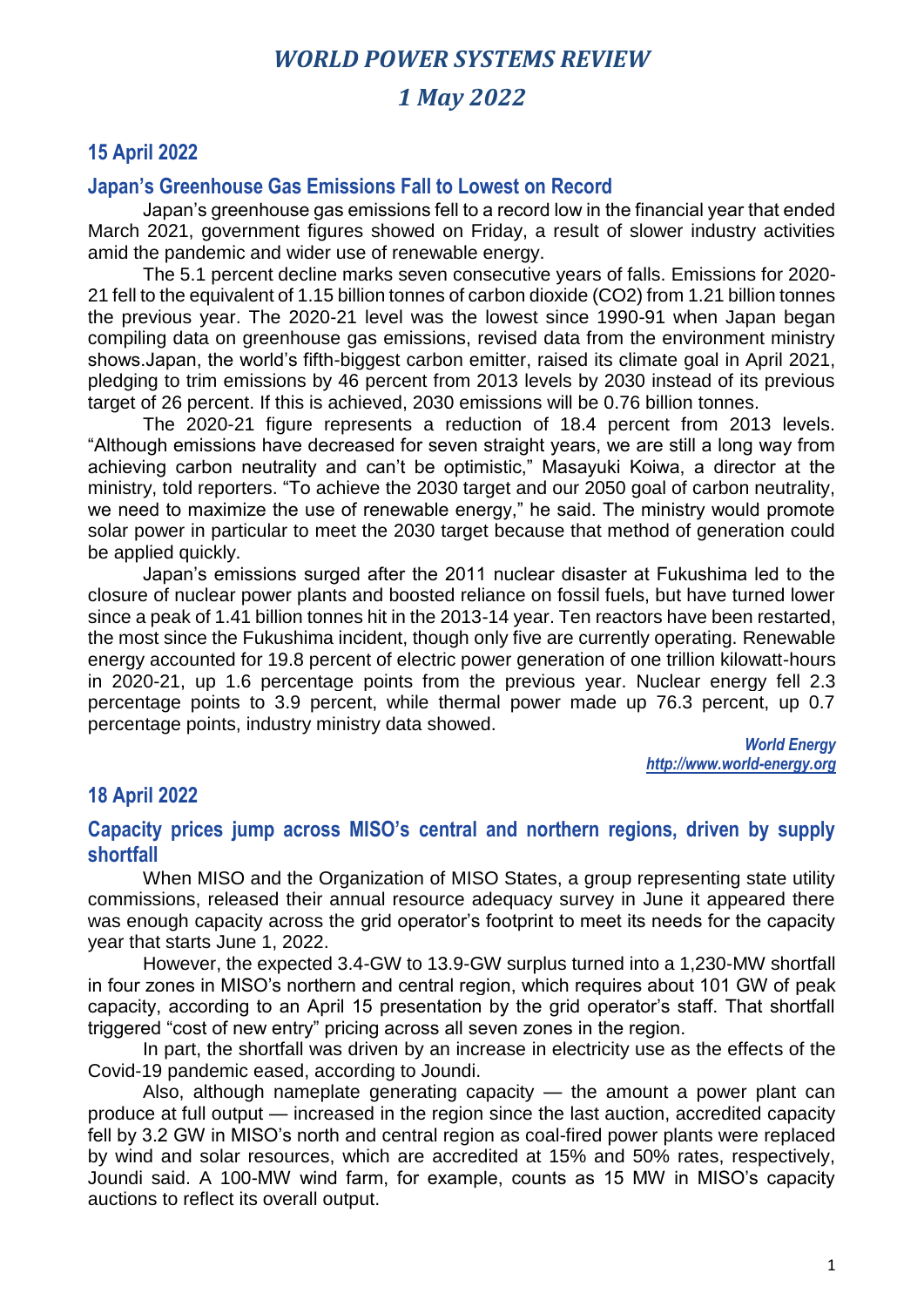## *1 May 2022*

Capacity in MISO's southern region cleared at \$2.88/MW-day, up from 1-cent/MWday in last year's auction. There is a 2-GW surplus in the region, according to Joundi. "We need to see more capacity being built … but from a reliability standpoint, the system will not be compromised," Joundi said. "But we should expect that as we enter this [capacity] year with less capacity in the north-central region that we are likely to see more usage of the emergency procedures." MISO's northern and central region is at heightened risk for controlled "load sheds," or planned blackouts, Joundi said.

MISO's market is flawed, according to Patton. "If we're going to say that reliability is an imperative, we need to fix this market because we can't expect the market to support reliability if we know that it's not designed to produce efficient economic signals," Patton said during the conference call. The demand side of MISO's market is "mismodeled," which leads to inefficient decisions by market participants, according to Patton. In the last four years, power plants totaling 4 GW to 5 GW retired, even though they appear "clearly economic," Patton said. "Our capacity market doesn't price capacity efficiently, so it sends out a clear economic signal to retire." Potomac Economics didn't find any signs power plant owners withheld capacity, so the auction result was driven by fundamentals, Patton said.

The capacity auction results will increase costs for utilities in the Midwest subregion that were short on capacity supplies for the upcoming planning year, David Sapper, Customized Energy Solutions director of market intelligence for MISO markets, said in an email Monday. In the wake of the auction, calls to change the auction demand curve could get strong cross-sector stakeholder support, according to Sapper. "The market monitor and many stakeholders have long supported moving to some sort of administrative sloped curve, while other stakeholders are interested in strengthening auction scarcity pricing or moving to a voluntary auction with traditional demand bids," Sapper said. It's unclear if stakeholders will support MISO paying to expand the transfer capability between its northern and southern regions to reduce the capacity price difference between the areas, he said.

MISO's capacity shortfall could grow, according to ICF analysts.

In 2023, ICF expects 8.7 GW of retirements and only 3 GW of new accredited capacity across MISO, analysts said Friday in an email. Utilities will likely try to limit their exposure to the auction price volatility by increasing self-supply and bilateral contracts, which would put upward pressure on bilateral contract prices, according to ICF. They said there is an increasing need to reform the MISO resource adequacy construct to provide proper economic signals. MISO could use a sloped demand curve to help set capacity prices instead of a vertical one, which would reduce the price volatility, according to the analysts. The vertical demand curve fails to capture the reliability value of excess capacity, which contributes to capacity prices that are too low to spur investments in new power plants, they said in a research note last week. Potomac Economics estimated that if a sloped demand curve had been used in the 2021 auction, the price would have been \$150/MW-day in MISO's north and central region compared with \$5/MW-day, the analysts noted. MISO's Resource Adequacy Subcommittee is scheduled to review the auction results at an April 20 meeting.

*Utility Dive http://www.utilitydive.com*

#### **19 April 2022**

#### **Gansu Green Power Travels Thousands of Miles to Yangtze Delta**

15 GWh of green electricity from Gansu was recently transmitted to Zhejiang.

'This is Gansu's first cross-province and cross-region green power transaction,' said He Xiqing, Executive Director of Gansu Electric Power Trading Company. After the transaction was completed on the e-trading platform of Beijing Power Exchange Center,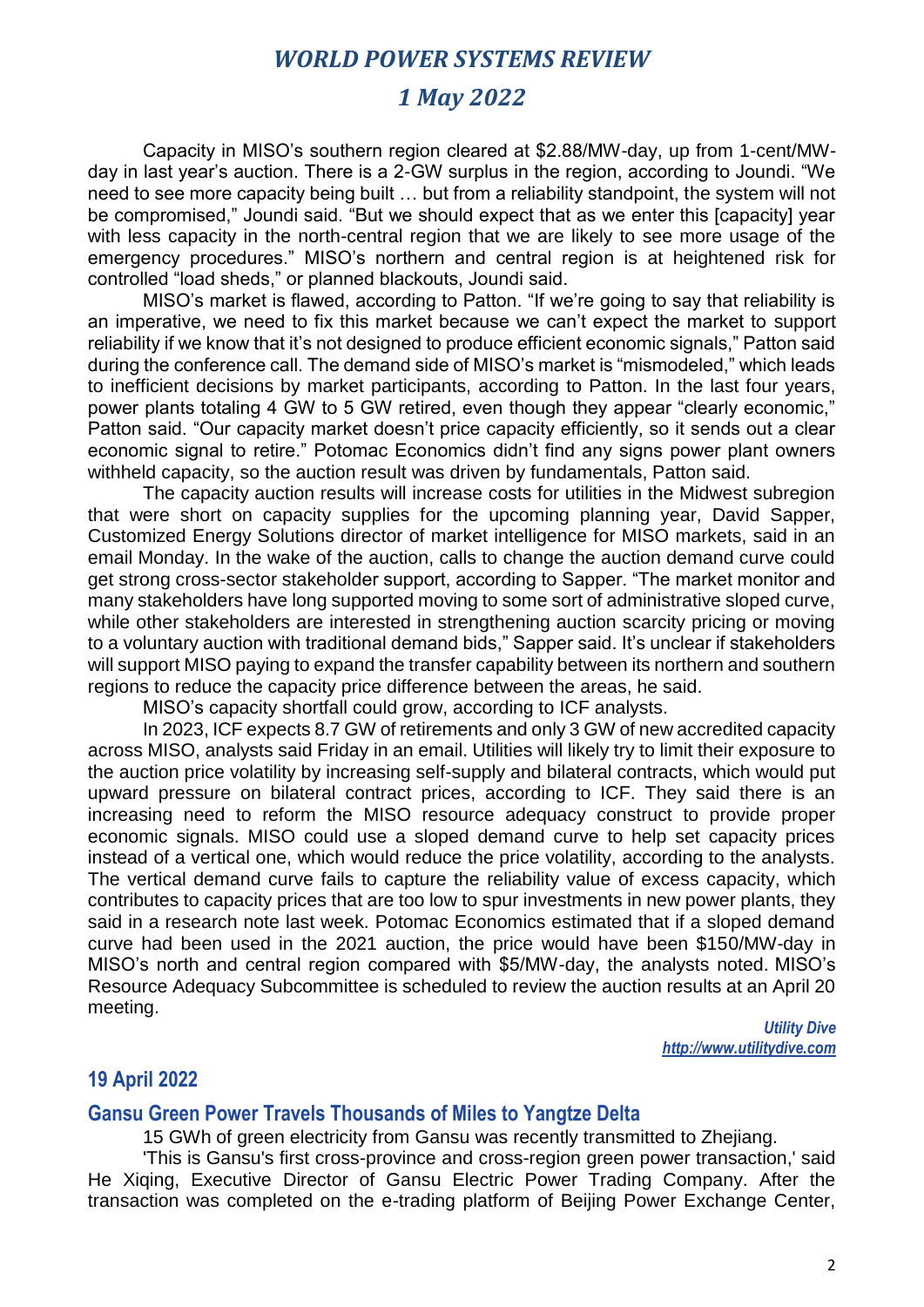# *1 May 2022*

Gansu's green power went directly to Zhejiang through the Ningdong- Shaoxing ±800kV UHVDC transmission line.

Rich in wind and solar resources, the potential capacities of wind and solar power in Gansu are 560 GW and 9,500 GW respectively. Up to now, the installed capacity of new energy accounts for nearly half of the total, and the utilization rate of electricity from new energy has increased from 60.2% in 2016 to 96.83% today. In 2021, new energy generation in Gansu exceeded 40 TWh and the carbon dioxide emissions were reduced by about 40 million tons.

At the foot of the Qilian Mountains more than 60 kilometers north of urban Zhangye, Gansu province, wind turbines are rotating with the wind. This is the Pingshanhu Wind Farm. 'All the wind turbines are equipped with wind direction sensors and they will 'follow the wind' automatically', said Zhang Guangtai, head of the wind farm, 'the farm generates 1.50 MWh of electricity in one hour.' On the Gobi Desert in Jinchang City, the blue photovoltaic panels are in orderly array. A tracking system is installed to enable the panels changing the angle towards the sun, and to ensure that the sun shines directly on the photovoltaic panels. It has increased the generation by 20% to 30%. 'The clean energy industry is under rapid and large scale development,' said Ye Jun, Chairman of State Grid Gansu Electric Power. 'By building out-bound UHV transmission lines, the surplus electricity is delivered to central and eastern China.'

In June 2017, Gansu completed and put into operation the Jiuquan-Hunan ±800kV UHVDC Transmission Project, the first power line aimed at transmitting new energy power in China. At the Qilian Converter Station, the transmitting end, green electricity from the Hexi Corridor is boosted to 800 kV and then transmitted directly to Hunan. As of now, the Qilian Converter Station has transmitted a total of 94.8 TWh of electricity to Central China, accounting for about 50% of the out-bound electricity from the Gansu power grid, said Li Ningrui, Executive Vice President of EHV Company of State Grid Gansu Electric Power and head of the Qilian converter station.

'In 2022, we will fully implement State Grid's action plan for China's climate goals and vigorously promote the construction of a new energy supply and consumption system based on UHV transmission lines,' said Ye Jun. With the joint efforts of government authorities and enterprises, the Gansu-Shandong UHVDC Transmission Project is in the early stage of approval now. In addition, Gansu has signed agreements on electric power cooperation with Zhejiang and Shanghai, and Gansu-Shanghai and Gansu-Zhejiang UHV transmission projects are also being promoted. 'It is expected that by the end of the 14th Five-Year Plan, the annual out-bound electricity from Gansu will exceed 100 TWh,' Ye Jun added.

At Gansu Dispatching Center, all power generation data are shown in real time on the screen. 'With the new energy generation cluster control system, the total generation and output of each power plant can be controlled smartly,' said Yang Chunxiang, deputy director of the Dispatching Center of State Grid Gansu Electric Power.

The forecast of wind and solar power is indispensable to smart control. 'New energy power forecast is an important technical means to ensure the safe and stable operation of power systems and efficient consumption of new energy,' said Zheng Wei, Chief Expert of Reliability Management at State Grid Gansu Electric Power Research Institute. Based on the forecasted results, the dispatching center can balance the power demand and supply of the whole grid and optimize the operation plan of generating units to reserve space for and improve the consumption of new energy power generation.

In recent years, Gansu has built the world's largest combined wind and solar resources monitoring network composed of 44 real-time wind measuring towers, 18 automatic meteorological photometric stations, and 10 haze and dust monitors etc. 'The data on resources of all wind farms and photovoltaic power plants within the Hexi Corridor can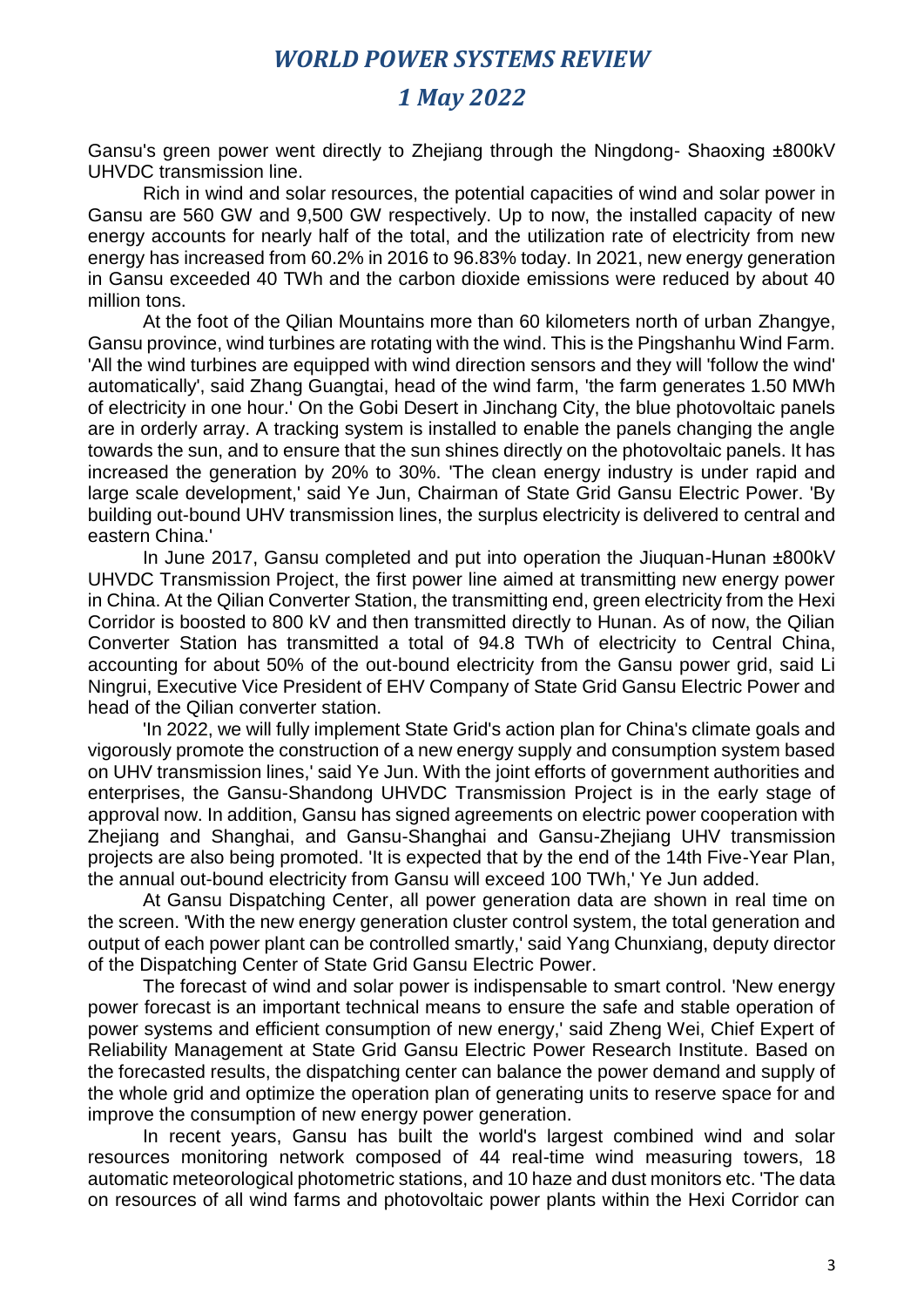## *1 May 2022*

be monitored in real time,' said Zheng Wei. In order to improve the accuracy of wind and solar power forecasting, State Grid carried out technical researches such as photovoltaic minute-level ultra-short-term forecasting. 'The yearly new energy power generation forecasted at the beginning of 2021 was 43.2 TWh while 43.8 TWh was actually completed, achieving an accuracy of nearly 99%.'

At the same time, power sources for peak regulation such as pumped storage, chemical energy storage, and thermal power for supporting new energy development are also under construction. 'The Yumen Changma Pumped Storage Power Plant is included in the national mid- and long-term plan for pumped storage, and the single largest electrochemical energy storage power plant in the world has been built and put into operation in Gansu,' said Yang Chunxiang. 'By combining energy storage and new energy power plants into virtual power plants for peak regulation, the peak regulation capacity of the power grid system can be further improved to enhance the stability and reliability of new energy.'

In an industrial park for new energy equipment manufacturing in Wuwei, a set of independently developed wind turbine blades of more than 80 meters in length are being loaded for delivery to Zhangye more than 200 kilometers away. 'The generation has been increased from the original 2 MW to 6 MW with this set of blades,' said Han Xudong, Director of General Management at Gansu Chongtong Chengfei New Materials Co., Ltd. For power generation companies, this means more power is generated at a lower cost. 'Today, the wind turbine blades produced in Wuwei have been sold to many provinces. In 2021, orders of 1,200 sets were delivered with a total value of CNY750 million.'

It benefits enterprises and increases the local people's income. 'The manufacturing of wind turbine blades is labor-intensive, a set of blades requires the close cooperation of more than 200 people,' said Han Xudong. It has provided more than 900 jobs for people from nearby villages and towns. With 3 months of training, they can get started with the job and each earns CNY4,500 on average per month. Li Yumei, a villager from Zhaizi Village, Fengle Town, Liangzhou District, Wuwei, joined the company as a worker in 2015 for the first process of blade manufacturing. 'The job is not strenuous and everyone can get started after training. Now I can earn more than CNY5,000 per month. The more skillful you are, the more you can earn.'

'Last year, our villagers were paid more than CNY100,000 in total for photovoltaic power generation,' said Wang Shouxu, deputy director of the villagers' committee of the Hongguang Xincun Village, Liuba Town, Yongchang County, Jinchang. Some of the income is used for the construction and maintenance of village-level public welfare undertakings and some to pay wages of public welfare jobs. Yongchang County was listed as a pilot county for promoting distributed photovoltaic power in Gansu Province in August 2021. The planned installation capacity is 0.27 GW and the benefited farmers are expected to increase their income by CNY1,000 per year.

According to the CPC Gansu Provincial Committee, Gansu will focus on the development of the clean energy industry and speed up the construction of the Hexi Corridor clean energy base so that the new energy industry will gradually become a main driver and a pillar of the local economy.

> *SGCC www.sgcc.com*

## **19 April 2022**

#### **Internet Cable to be Laid in Black Sea Connecting Georgia and Romania**

Another large project in the Black Sea is in development. On the seabed, an electric cable connecting Georgia and Romania is being built on the seabed.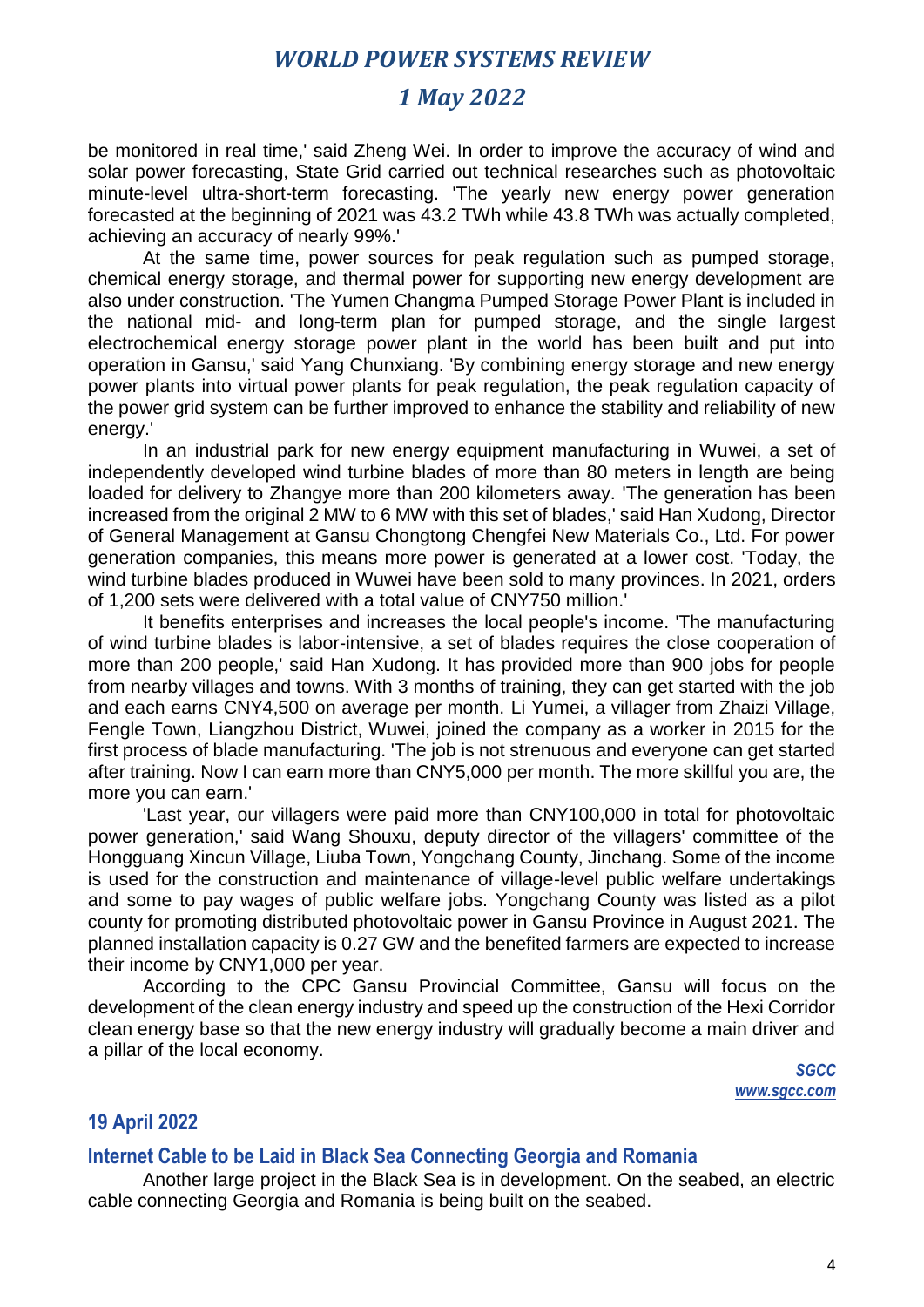## *1 May 2022*

A study will be conducted for the economic substantiation of high voltage transmission cable and fiber-optic internet cable, which will be commissioned by the state electricity system and financed by the World Bank.

If the project is implemented, it means that the 1,195-kilometer cable from Georgia will be connected to Romania. According to the World Bank, a preliminary assessment of the project has already been conducted, according to which the existence of such interconnection will have a positive impact on the energy system and economy of both Romania and the South Caucasus.Ucha Seturi, head of the Association of Small and Medium Telecom Operators, says the construction of a new fiber-optic cable connecting Romania will give Georgia a chance to become a digital hub in the region. According to him, given that Internet consumption is growing very fast in the world and in Georgia, the existence of additional Internet connection points, especially in Europe, is important.

"We have an internet connection with all neighboring countries. Our connection with Europe is in the direction of Poti - Varna. We also have accession to Russia in Lars, an accession to our occupant neighbor via Poti-Novorossiysk. We have accession with Azerbaijan and Armenia in 2-2 places, as well as with Turkey in Sarpi and Vale. In other words, we can say that the opportunities for accession have been used," said Ucha Seturi.

According to him, the US State Department also speaks about the importance of the Internet as a strategic object. Ucha, therefore, focuses on the diversification of resources. According to him, it is important to reduce the connections with Russia as much as possible, and the transit, which passed through the northern neighbor, to be transferred to Georgia. "We say that our geographical location allows us to conduct Internet traffic through Armenia and Azerbaijan, including to India and China," said Ucha Seturi.

According to him, the cable opens the possibility for the country to enter the largest companies, which are now represented in Turkey. "It has been so long since we have joined Europe and the giant operators represented in Istanbul have not been able to enter the region. It is good that they have not entered with our neighbors so far. Now there is hope that they will enter Georgia after the construction of the cable," said Ucha Seturi.

According to him, if there is financing, the construction of the cable is possible in 7-8 months, and the construction of the network under the Black Sea should not cost more than 70-80 million euros. Asked who should own and manage the cable - public or private, Seturi said it would be best if the cable was handed over to a private company.

> *Caucasus Business Week http://cbw.ge*

#### **19 April 2022**

## **National Grid Announces Historic Fossil-Free Plan, Launching Bold Clean Energy Vision for Massachusetts and New York**

Today, National Grid has launched a path to a more affordable, reliable clean energy future that enables customer choice and combats the increasing threats of climate change. With National Grid's Clean Energy Vision: A fossil-free future for cleanly heating homes and businesses, the company has announced it will seek to eliminate fossil fuel from its gas networks, replacing it with renewable natural gas (RNG) and green hydrogen, while also maximizing energy efficiency and helping customers electrify their heat, if they so choose, in targeted areas.

National Grid acknowledges that Massachusetts and New York have ongoing public proceedings to help guide implementation of the critical plans needed to fight climate change. The company is actively participating in those proceedings and will continue to engage in the public feedback sessions for our states' climate action plans, highlighting the benefits of our fossil-free vision for all residents and businesses.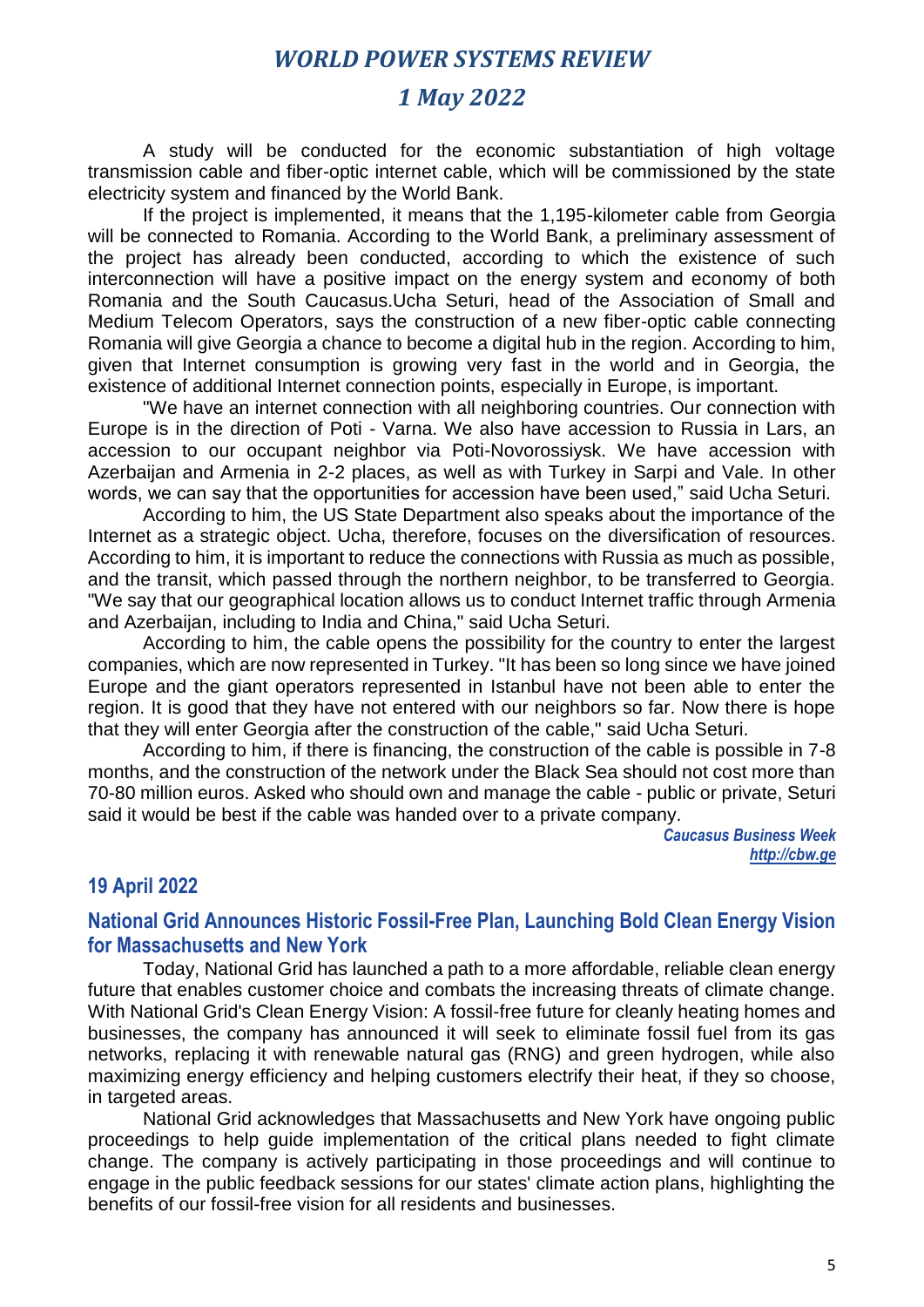# *1 May 2022*

Fighting climate change requires significant greenhouse gas emissions reductions across the board. National Grid is tackling those reductions across the power sector, the transportation sector and – with this vision – the building heat sector, which is responsible for nearly 40 percent of emissions in Massachusetts and New York. National Grid's fossilfree vision will not only achieve a net zero energy future, and achieve the climate goals of the states in which we operate, but it will also provide additional, affordable clean energy choices so no customer or community is left behind on our clean energy transition:

- Affordable Pathway to Net Zero: Avoids costly and premature equipment upgrades for homes and businesses
- Adds Clean Energy Choices: Customers can choose whether to fully electrify or continue using the gas network, which would be fueled by new, fossil-free energy
- Protects Good Jobs: Protects thousands of union jobs for uniquely skilled workers
- Improves Reliability and Resiliency: Provides added reliability and resiliency through diversification of clean energy sources
- Cost-Efficient: Utilizes existing infrastructure, making it more cost-efficient for customers, and continues to utilize our highly skilled workforce

National Grid is committed to bringing this fossil-free vision to life in partnership with policymakers, regulators, and our customers. The report details the critical policies and regulations necessary to help safely, reliably, and affordably achieve this shared net zero vision on behalf of customers, including adoption of a renewable heating portfolio standard.

National Grid's fossil-free and net zero vision creates a clear roadmap for decarbonization and addresses the hardest-to-tackle issues of how to cleanly, affordably, and reliably heat our homes and business in a cold northeast climate. The announcement comes on the heels of National Grid's successful award of an offshore wind lease in the New York Bight in its joint venture with RWE, and an announcement of HyGrid, one of the first green hydrogen projects for blending hydrogen into homes in the US.

Renewable natural gas (RNG) is an immediately available resource released into the atmosphere by decomposing materials at farms, landfills, wastewater, and other sources. RNG provides a double benefit as greenhouse gas can be captured before being released and therefore before it impacts our climate. We can then harness and purify it to flow through our existing infrastructure in place of natural gas, which is a fossil-fuel. This fossil-free energy is a double win in our fight against climate change.

National Grid continues to lead our nation in offshore wind development, and these assets can be used to develop hydrogen through the process of electrolysis. Because the only byproduct of this production process is water vapor, the hydrogen produced is carbonfree. Hydrogen is particularly valuable because it can be stored for future use when conditions are such that our wind or solar assets are not producing high levels of power. This is a fossil-free way to decarbonize multiple sectors including heat, power generation, and transportation.

> *PR Newswire http://www.prnewswire.com*

## **20 April 2022**

#### **New York approves transmission contracts to advance Clean Path NY, Champlain Hudson projects**

In a "game changer for New York's transition away from fossil fuels," state regulators approved on Thursday a \$4.5B project by Canadian public utility Hydro-Quebec to supply hydropower to New York City, with construction expected to begin this summer and completion scheduled for 2025.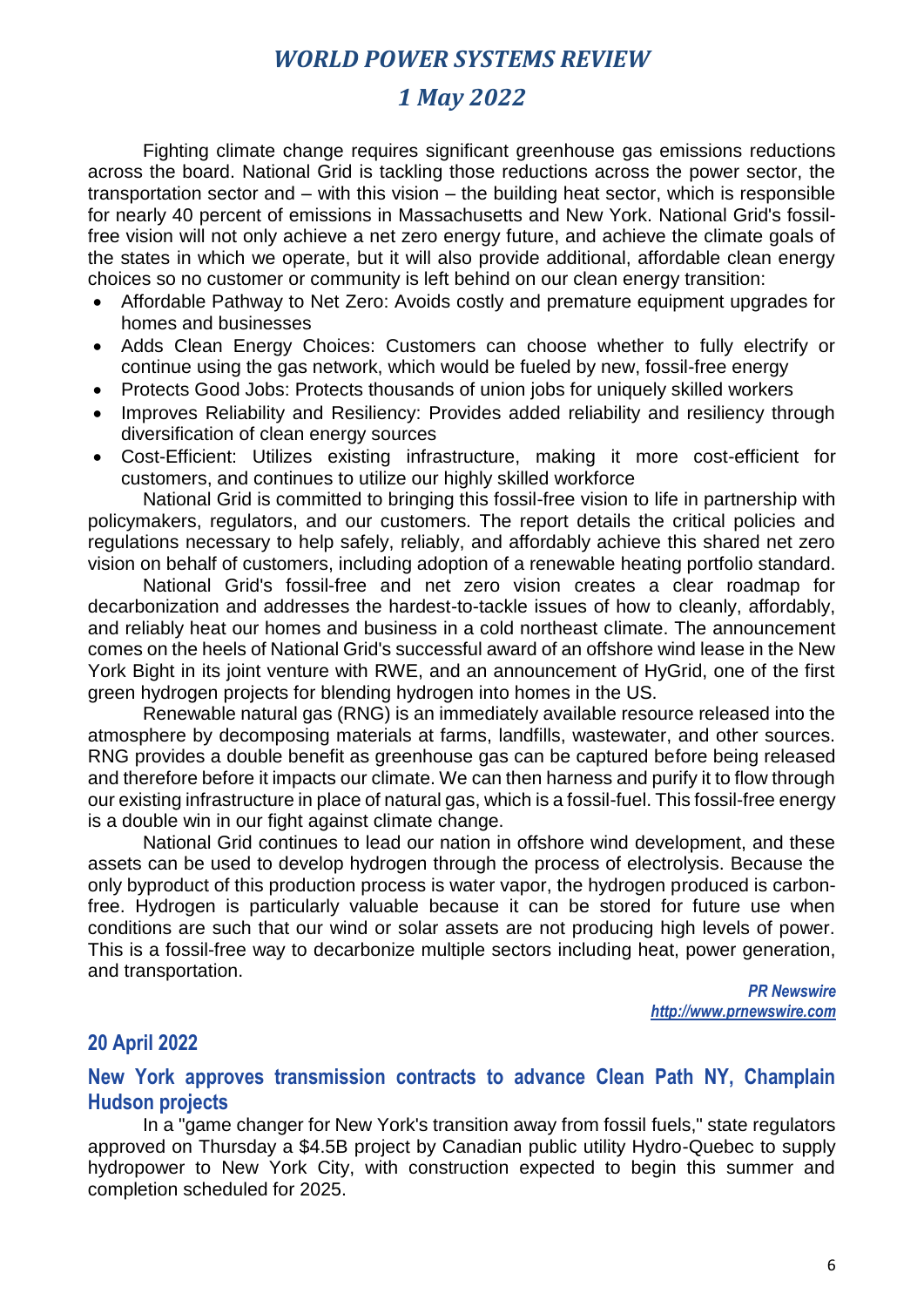## *1 May 2022*

New York's Public Service Commission approved the 339-mile Champlain Hudson Power Express transmission line, which will carry 1,250 MW of electricity from hydropower facilities in Canada - enough for more than 1M homes - as well as Clean Path NY, a project that includes more than 20 wind and solar farms and a second transmission line.

The two projects, the largest approved in New York state in 50 years, are expected to reduce NYC's reliance on electricity from fossil fuels by more than half by 2030.

New York's decision to greenlight the Clean Path NY and Champlain Hudson projects marks the state's largest investment in renewable energy and transmission in 50 years, according to the governor's office. Approval of the contracts is "a major step" toward New York's goal of producing 70% of its electricity from renewable resources by 2030, Gov. Kathy Hochul, D, said in a statement. The projects will be a boon to local economies and communities and will "start to reverse the systemic health disparities and poor air quality," New Bronx Chamber of Commerce President Lisa Sorin said in a statement. However, there are some concerns about how the increased demand for hydroelectric power will affect Indigenous communities located near dams.

Several First Nations leaders warned last year that the Champlain Hudson Power Express transmission line would "cause serious and, possibly, irreversible damage to the natural environment on which our communities depend and on which our culture is based." The Champlain Hudson project, which is being developed by H.Q. Energy Services, is already fully permitted and will enable New York City to purchase electricity from Hydro-Québec. Clean Path NY has yet to go through the PSC's permitting process. The project consists of a 175-mile transmission line connecting 3,800 MW of new solar and wind power in the state and the New York Power Authority's existing 1,160 MW Blenheim-Gilboa Pumped Storage Power Plant.

State leaders say the new transmission lines will be underground to "avoid, minimize, and mitigate environmental damages including impacts on sensitive species and habitats and be resilient in the face of extreme weather." Invenergy, energyRe and NYPA are all working together to develop the Clean Path NY project. In conjunction with the PSC's decision, the City of New York confirmed it will purchase a portion of the renewable energy attributes the two projects generate. And the New York State Office of General Services committed to contracting with the New York State Energy Research and Development Authority for Tier 4 renewable energy credits associated with the state's energy use in the city.

The PSC on Thursday also approved a road map submitted by NYSERDA and the state's Department of Public Service to expand the state's NY-Sun initiative. The program can be "a nation-leading blueprint for the development of distributed solar," Hochul said. The framework includes investing \$1.5 billion in ratepayer-funded incentives to extend the program, which officials say will spur approximately \$4.4 billion in private investment over the mid- to late 2020s. The expansion is expected to support 6,000 new solar jobs across New York. It includes wage requirements for projects from 1 MW to 5 MW, and it is designed to deliver up to 40% of the benefits to disadvantaged communities and low- and moderateincome residents.

> *Utility Dive http://www.utilitydive.com*

#### **22 April 2022**

#### **FERC proposes expanded state role in effort to spur transmission development**

State utility regulators would have a major role in regional transmission planning and determining how to share the costs of new transmission facilities under a Federal Energy Regulatory Commission proposal released Thursday.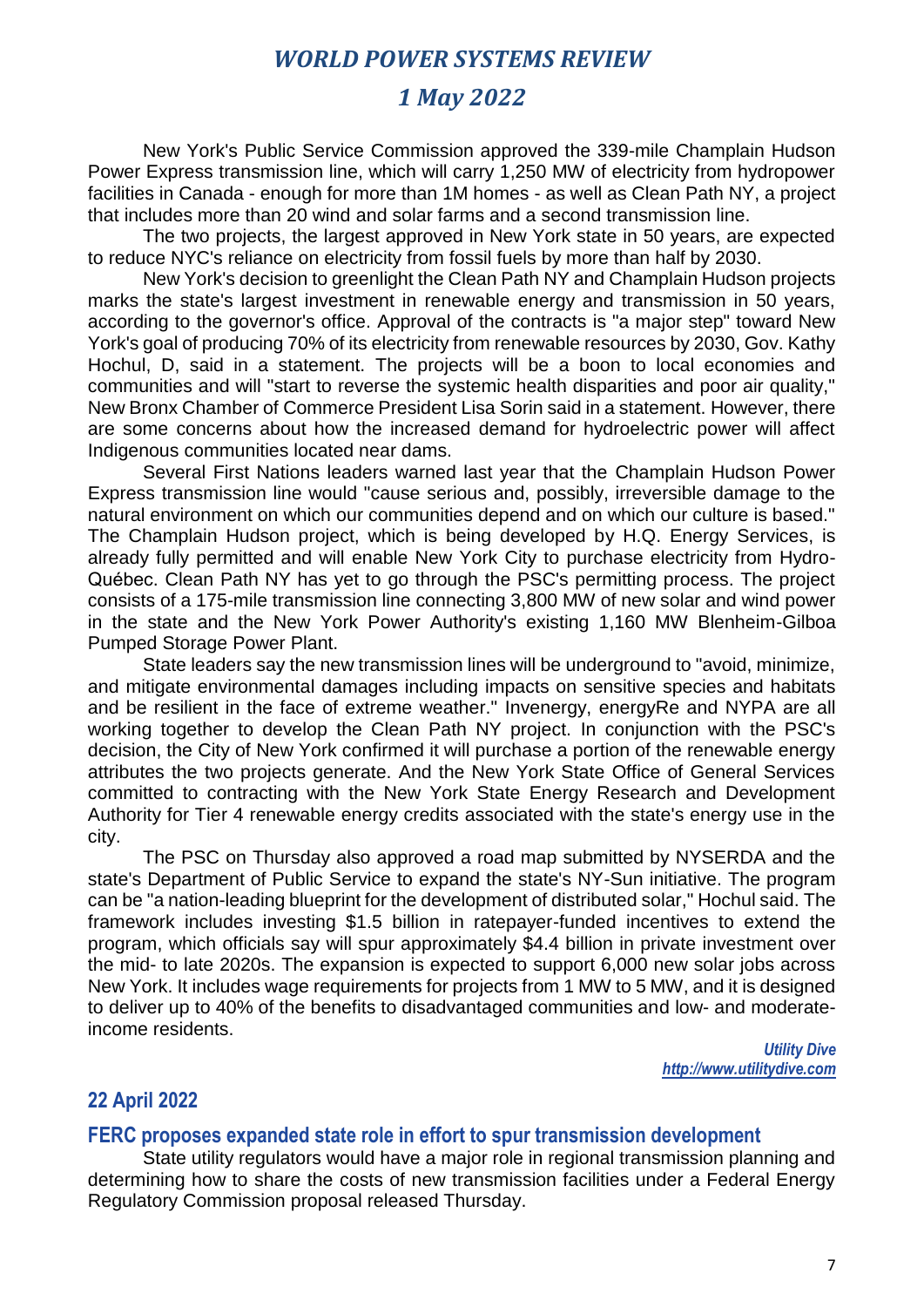# *1 May 2022*

"States are going to be at the heart of the planning," FERC Commissioner Mark Christie said during the agency's monthly meeting Thursday. "States are going to get the opportunity to agree to the criteria, and they're going to get the opportunity to agree to the cost allocation."

The proposal requires a regional planning and cost allocation process, but doesn't dictate specific outcomes, according to Christie. "We're giving maximum flexibility to the states and the regional planning entities in working out these arrangements," he said. Increased state involvement could lead to greater success in building transmission lines as well as heightened consumer protections, according to some FERC commissioners. "The proposal aims to facilitate states' influence and buy-in to regional planning and cost allocation in a manner that respects their jurisdiction and their individual priorities," FERC Commissioner Allison Clements said. "Because siting of any infrastructure is difficult and should minimize impacts, states' early participation in the process may help to improve outcomes." The proposal, approved on a 4-1 vote, aims to encourage long-range transmission planning according to FERC Chairman Richard Glick. "It's also going to address our nation's changing resource mix and the changing role of electricity in our society, and that's clearly coming with electrification," Glick said. FERC Commissioner James Danly voted against the proposal, saying he feared it was designed to encourage certain types of generating resources and socialize the costs of state and local policy choices. The proposal grew out of an advanced notice of proposed rulemaking, released in July, which sparked two rounds of comments from stakeholders last fall.

On the planning front, the proposal requires regional transmission planners to identify transmission needs using long-term scenarios that include the effects of extreme weather, said David Borden, with FERC's Office of Energy Policy and Innovation. Planners would need to evaluate the benefits of regional transmission facilities over at least 20 years, starting when they are set to be operating, Borden said during the FERC meeting. They would also have to establish "transparent and not unduly discriminatory criteria" for approving potential transmission facilities that will have their costs allocated, Borden said. The FERC proposal offers a set of benefits that transmission planners can use in assessing the benefits of possible projects. Transmission planners would also have to more fully consider dynamic line ratings and advanced power flow control devices as part of their planning, according to Borden. The requirement could make existing transmission lines more efficient. Chaz Teplin, RMI principal for carbon-free electricity, praised the proposal's requirement for long-term planning.

"This type of planning is much more likely to connect the regions of the U.S. with valuable, low cost wind and solar to our load centers," Teplin said in an email Friday. "We are also happy to see that FERC is suggesting that grid planners include transmission's diverse benefits when allocating costs, an important improvement over the narrow benefits definitions common today."

State approval for cost allocation

State utility commissions would have to approve any cost allocation methods that are used to determine who pays for regional transmission projects, Borden said.

> *Utility Dive http://www.utilitydive.com*

### **22 April 2022**

#### **Canadian university to be equipped with a stealthy solar façade/microgrid**

Mitrex, based in Toronto, is a manufacturer of building-integrated photovoltaics (BIPV). One of the company's BIPV products is a solar façade, essentially an exterior wall with productive photovoltaics stealthily integrated into a building.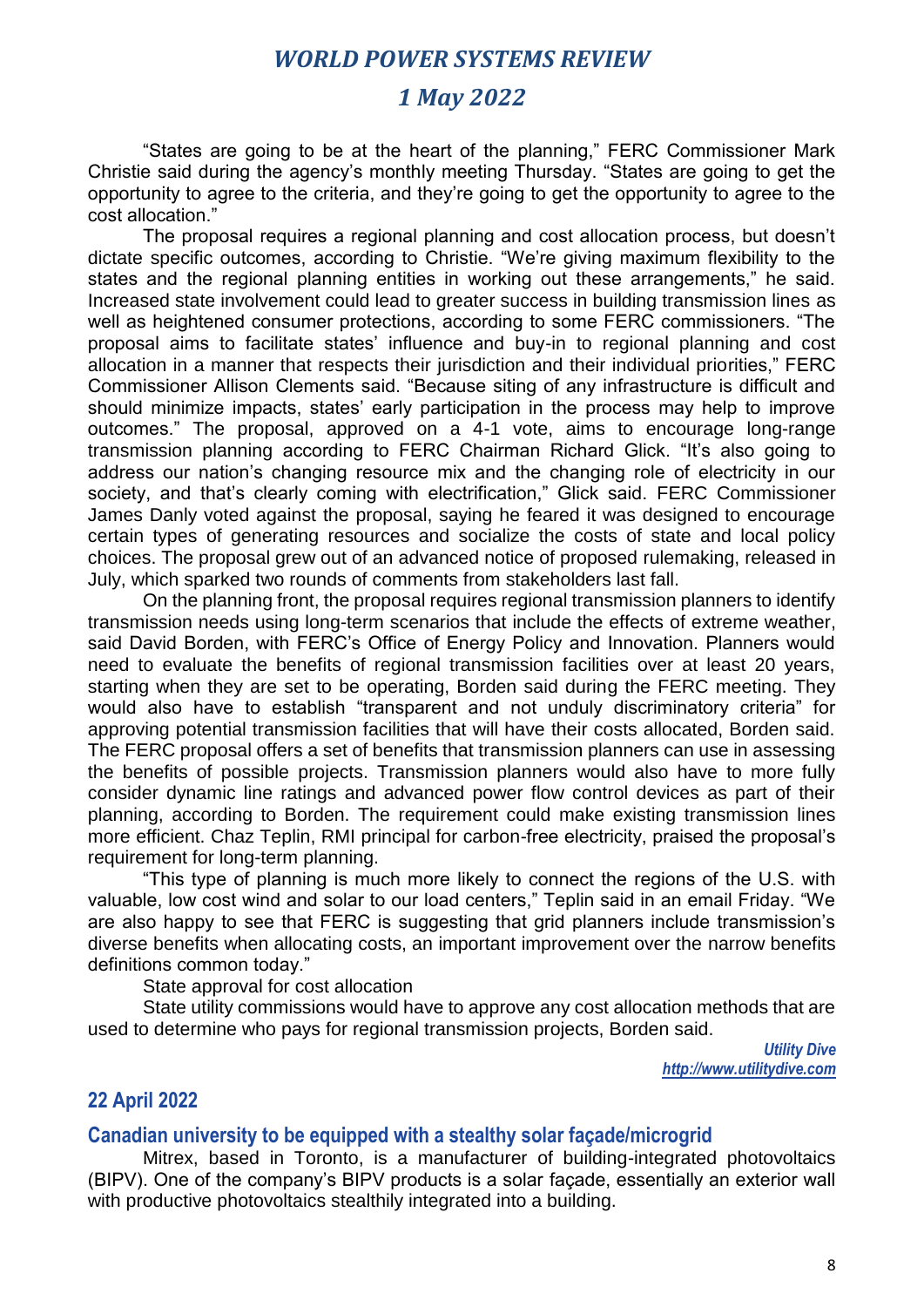# *1 May 2022*

Mitrex said it is now planning the tallest solar façade in North America, a 6,000 square foot BIPV system that will power a student residence building at St. Mary's University in Halifax, Nova Scotia. The decentralized energy source supplies local energy and is connected with the traditional grid to export excess production. It is also a microgrid, capable of functioning autonomously from the electric grid, and able to operate during power outages.

The microgrid application not only can be used for power resilience during outages but can also be intelligently operated to adapt to economic conditions, potentially providing the university with savings during times of high energy prices and peak demand. Mitrex will work with DSRA Architects, Dillon Consulting, BMR Structural Engineering, to install the project, with construction overseen by EllisDon Corporation and Markland Construction. Construction is expected to be complete in early 2023. Mitrex said the façade will consist of solar cladding, accented by vertical, semi-opaque solar glass integrated into the windows. The design of the cladding panels is planned to be a delicate combination of school colors with a subtle reveal of solar technology, said the company.

The BIPV maker integrates photovoltaics with a myriad of locations, including roofs, railings, façades, windows and more. "Mitrex aims for a future where every sun-touched surface generates energy with visually appealing solar products," said the company in a press release. "The building community needs to think of micro-grids as a must and not an option and rethink their contributions to carbon emissions on every level from carbon used to make the products to powering the structure post-construction," said Danial Hadizadeh, CEO of Mitrex.



## **Mitrex Solar Facade Layers**

Today, construction operations and building materials fabrication cause as much as 40% of annual carbon emissions. Hadizadeh said that he believes BIPV will replace "outdated solutions" to improve the carbon footprint of buildings. The company provides a high level of transparency in the total carbon lifecycle of its products. Mitrex's solar façade panels come in a variety of colors and designs to match the buildings they are integrated with and have a variety of structural designs that can either let the BIPV lay vertical on the wall or be tilted for increased production.

> *pv-magazine http://www.pv-magazine.com*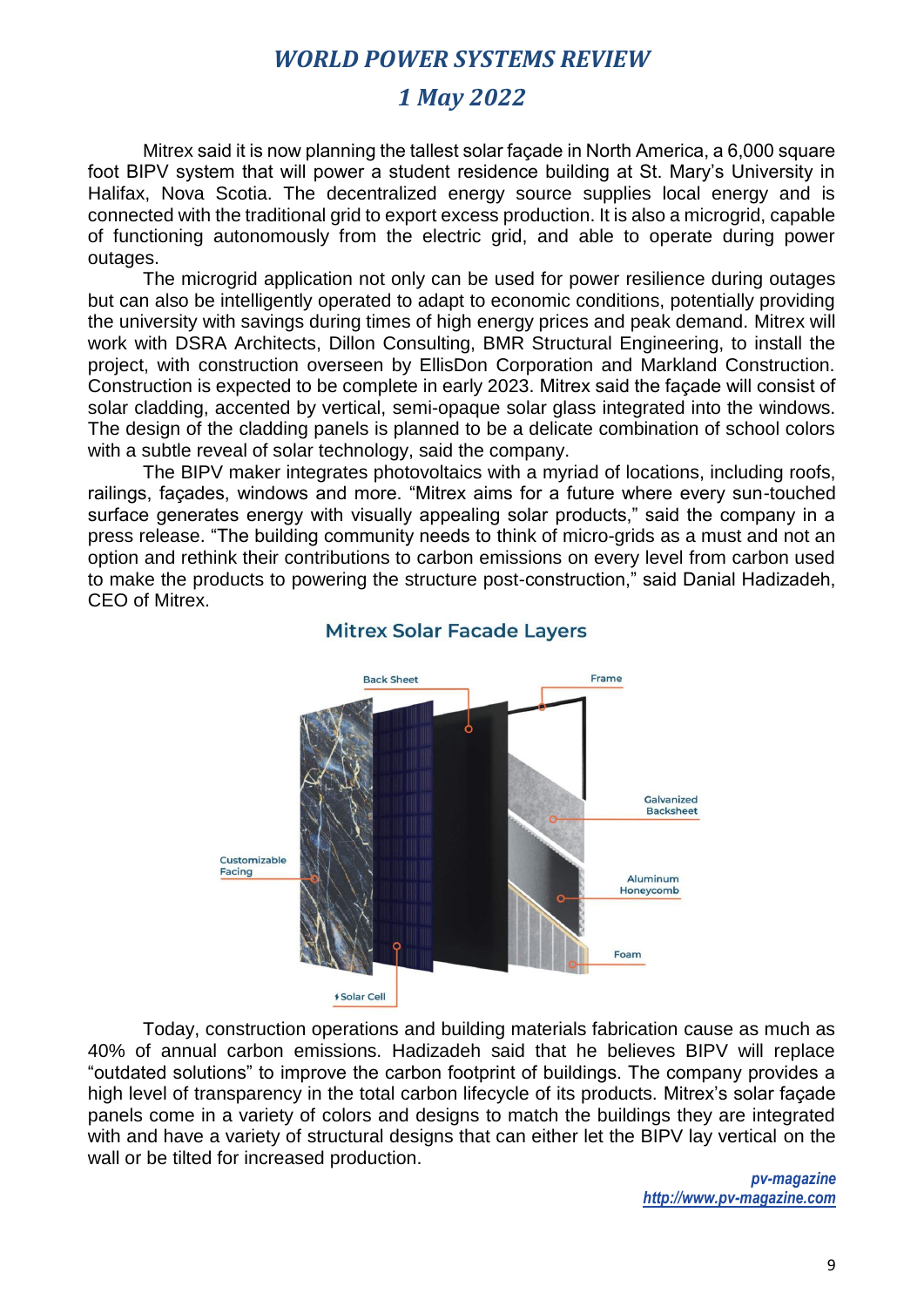## *1 May 2022*

### **22 April 2022**

### **Long Ridge Energy Terminal and GE commission & demonstrate first advanced class hydrogen-burning power plant worldwide using GE HA gas turbine**

GE and Long Ridge Energy Terminal Long Ridge, a subsidiary unit of Fortress Transportation and Infrastructure Investors LLC (FTAI) and an affiliate managed by GCM Grosvenor announced a successful first step to transition Long Ridge's power plant toward carbon-free hydrogen: following the start of commercial operation achieved in October 2021, the plant conducted a successful demonstration using a hydrogen-blended fuel in GE's HA gas turbine at Long Ridge's 485 MW combined-cycle power plant located in Hannibal, Ohio. The hydrogen blending test was completed on March 30, 2022 at the facility using hydrogen produced as by-product from a nearby industrial facility.

"Our Hannibal power plant is the first GE H-class plant worldwide in commercial operation to blend hydrogen successfully and we will continue to work with GE to lead the deployment of utility-scale hydrogen solutions and sustainable energy storage," said Bo Wholey, President of Long Ridge Energy Terminal. "We are focused on delivering lowcarbon, reliable, and cost-effective energy to our customers including local data centers and technology companies. Data centers represent one of the many industries that can benefit from hydrogen-fueled power generation and – supported by GE's advanced gas turbine – we are committed to meeting these needs."

The plant is powered by a GE 7HA.02 gas turbine, which can burn between 15-20% hydrogen by volume in the gas stream initially and is expected to have the capability to utilize up to 100% hydrogen over time. For the demonstration, GE provided an integrated system – GE's H2 Integrated Fuel Blending System – to allow an initial blending of 5% hydrogen by volume and natural gas to demonstrate the capability. The blended fuel was injected to the combustion system of the gas turbine, and further upgrades will allow the power plant to utilize higher percentages of hydrogen subject to fuel availability and economics.

"Gas turbines—whether new or retrofitted—can help the power generation industry reduce its carbon emissions this decade by blending hydrogen with natural gas, and this first-of-its-kind demonstration in a H-Class "utility-scale" gas turbine is a major milestone for GE's and the industry's journey towards lower-carbon power generation," said Scott Strazik, CEO of GE's Global Energy Business Portfolio. "This milestone is built on a great legacy of hydrogen fuels experience across GE's non-HA gas turbine fleets where GE has more than 8 million operating hours burning hydrogen or similar low carbon fuels."

The facility plans to produce hydrogen onsite and is considering the use of belowground salt formations for large-scale hydrogen storage. In this way, the plant will be able to support a balanced and diverse power generation portfolio in the future and leverage an overall energy storage capability ranging from accommodating seasonal fluctuations related to renewable power, to cost effective, dispatchable intermediate and baseload power.

> *NS Energy http://www.nsenergybusiness.com*

#### **22 April 2022**

#### **Innovation for UK networks – ENA roadmap**

The UK Energy Networks Association (ENA) has published its first integrated strategy for gas and electricity network innovation. The strategy, which is based on extensive industry consultation, is aimed to enable stakeholders to understand the key priorities for network innovation. It sets out the key principles and themes that will guide network innovation and enable the delivery of safe, resilient networks that facilitate the energy system transition and meet the evolving needs of energy consumers.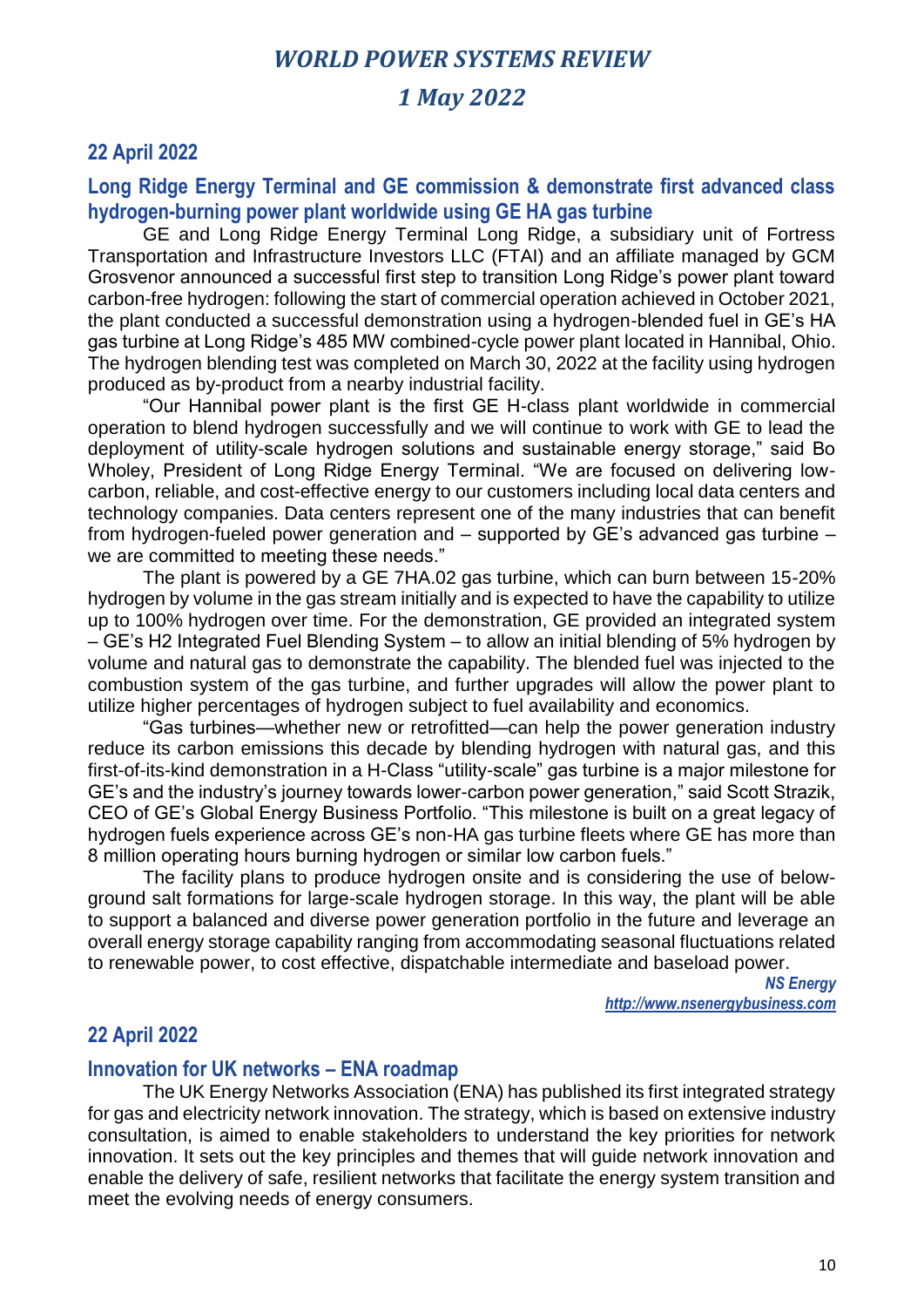# *1 May 2022*

The ENA comments that since the previous network strategy two years ago, the innovation landscape and industry priorities have changed dramatically, with funding streams and mechanisms changing, clearer working partnerships and heightened ambition around reaching net zero. The strategy is centred around three overarching network innovation objectives, which are the three consumer-facing outcome categories set by the regulator Ofgem that underpin all network innovation activity. These are to meet the needs of users, to maintain a safe and resilient network and to deliver an environmentally sustainable network.

The network innovation themes are:

- Data and digitalisation, with the development of new data services and the application of data science methods to harness the power of digitalisation to solve system operation and the wider stakeholder challenges. Near-term priorities including improving the standardisation and interoperability of network data and new approaches to developing and prioritising use cases for the future data-driven networks.
- Flexibility and market evolution, with development and testing of market-based solutions to increase the flexibility and efficiency of the energy system and accelerating adoption of low carbon solutions. Near-term priorities include simplifying flexibility market structures, eliminating barriers to entry for smaller market entrants and developing commercial arrangements for connecting and supplying green hydrogen.
- Net zero and the energy system transition. Near-term priorities include developing market solutions to enable the energy transition for all consumers, enabling the transition to low and zero carbon transport and heating for all users and supporting all consumers to engage in the energy transition.
- Optimised assets and practices, with the development and implementation of industryleading techniques. Near-term priorities include reducing and mitigating future unplanned outages, exploring innovative methods to train and upskill the workforce and exploring how to future-proof assets and practices.
- Supporting consumers in vulnerable situations. Near-term priorities include exploring how to reduce the financial impact of net zero on consumers in vulnerable situations, understanding how network companies can support the fuel poor and improving network engagement with these consumers.
- Whole energy system transition, with the development of joined-up approaches across sectors and energy vectors. Near-term priorities include exploring data sharing opportunities between networks companies and with other service providers and joining up approaches to regional network planning and forecasting.

The strategy document notes that it is intentionally high level with its intention to inspire and excite the innovation community without being too prescriptive.

The ENA notes in the document that since 2009, the network companies have trialled and tested over 2,000 innovative ideas. Between 2020–2021, 95% of innovation projects included multiple network companies, with 88% involving working with third-party organizations.

> *Smart Energy http://www.smart-energy.com*

## **25 April 2022**

## **German-funded consortium to develop 'battery passport' for Europe**

A German-funded consortium of carmakers and battery producers, including BMW, Umicore and BASF, is to develop a "battery passport" that traces the content and carbon footprint of batteries in Europe, Germany's economy ministry said on Monday. The consortium of 11 partners has received 8.2 million euros (\$8.78 million) of government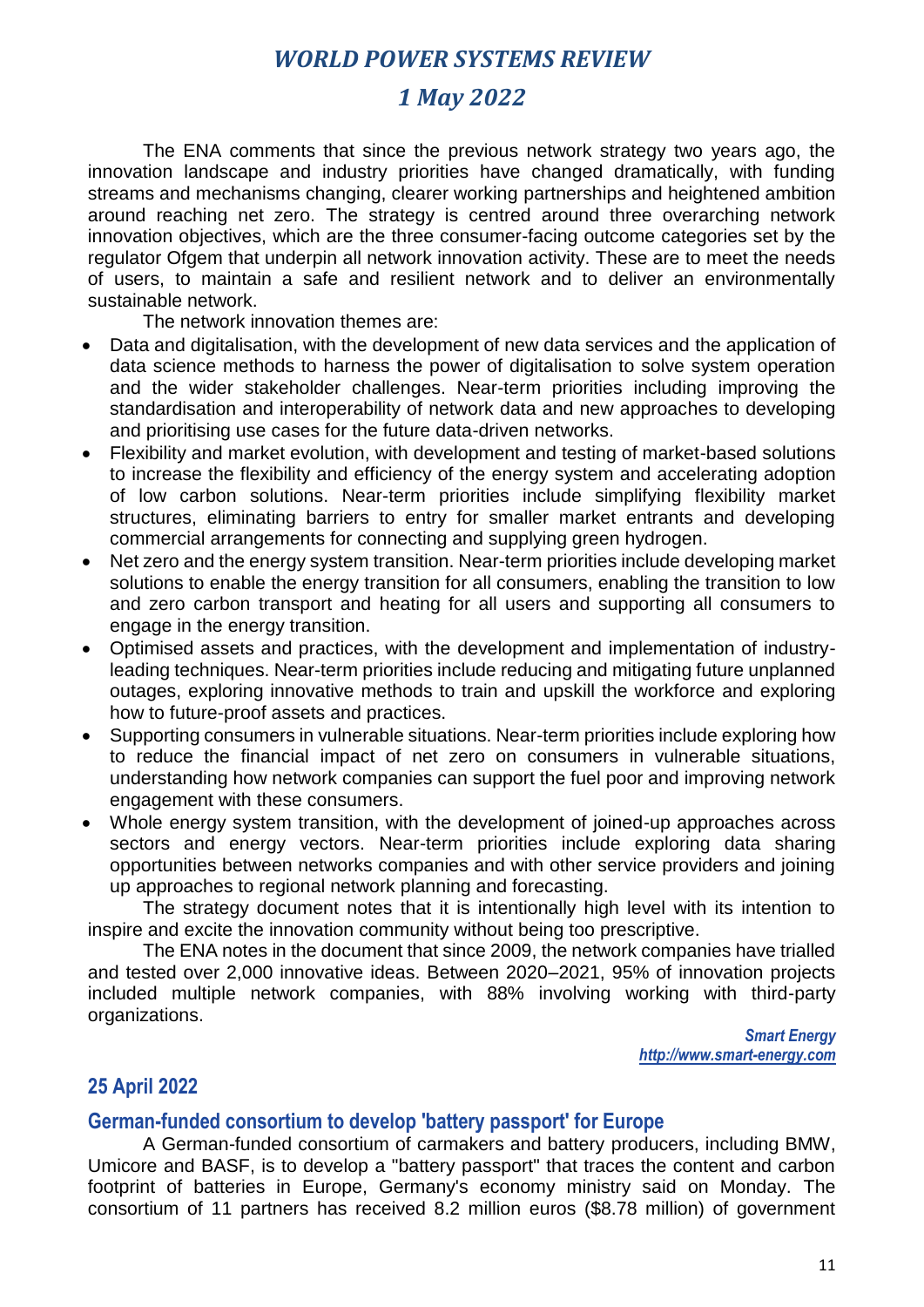# *1 May 2022*

funding to develop a common classification and standards for gathering and disclosing data on the batteries, which could soon become mandatory under European Union regulations.

A European Commission proposal due to be discussed later this year states that rechargeable electric vehicles, light transport and industrial batteries sold in Europe must disclose their carbon footprint from 2024 and comply with a CO2 emissions limit from 2027. They must also disclose the content of recycled raw materials in those batteries from 2027, followed by requirements to use a minimum share of recycled cobalt, lithium, nickel and lead from 2030.

The German consortium is the first project in Europe to attempt to design a digital product to meet these regulations, Germany's economy ministry said. Batteries could carry a QR code linking to an online database where EV owners, businesses or regulators could access information on the battery's composition. This digital tool should also make it easier to recycle raw materials inside batteries, the government statement said, which would cut dependence on foreign suppliers which control the vast majority of resources, like lithium and nickel, essential for battery production.

> *Reuters http://www.reuters.com*

### **26 April 2022**

#### **ENTSO-E welcomes Ukrenergo as Observer Member**

Today, ENTSO-E is proud to announce that an Observer Membership Agreement has been signed between ENTSO-E and Ukrenergo, marking the beginning of a new chapter in the important relationship between Ukrenergo and all the European electricity TSO members of ENTSO-E.

The European TSOs have formed within ENTSO-E, a community united by a shared responsibility of keeping the lights on in Europe. This agreement with Ukrenergo is a significant step showing the commitment of the European TSOs to strengthening and developing technical cooperation in the security of Europe's interconnected power system.

At the signing of the Observer Membership Agreement, the ENTSO-E President Mr Hervé Laffaye remarked: "On behalf of all ENTSO-E Members, I would like to warmly welcome Ukrenergo into the European family of electricity TSOs. After a successful emergency synchronisation of our grids on 16 March 2022, this Agreement reinforces our strong solidarity with Ukrenergo which continues to operate and maintain Ukraine's transmission power system stability in the most difficult of circumstances. We look forward to opening a new and important chapter in the history of our Association with Ukrenergo as Observer Member."

Ukrenergo's CEO, Mr Volodymyr Kudrytskyi, stated: "We are very proud to become Observer Member of ENTSO-E. This is another important sign of the strong support we receive from our European TSO colleagues. As an Observer Member, we will work on establishing long-lasting and mutually beneficial cooperation with ENTSO-E. I would like to thank all ENTSO-E TSO Members for their great support and warm welcome".

> *ENTSO-E http://www.entsoe.eu*

#### **26 April 2022**

**DOE Study Shows Maximizing Capabilities of Existing Transmission Lines through Grid-Enhancing Technologies (GETs) Can Reduce Transmission Investment and Increase Renewable Integration**

The Office of Electricity has released Grid-Enhancing Technologies: A Case Study on Ratepayer Impact, a report focused on the impacts of integrating Grid Enhancing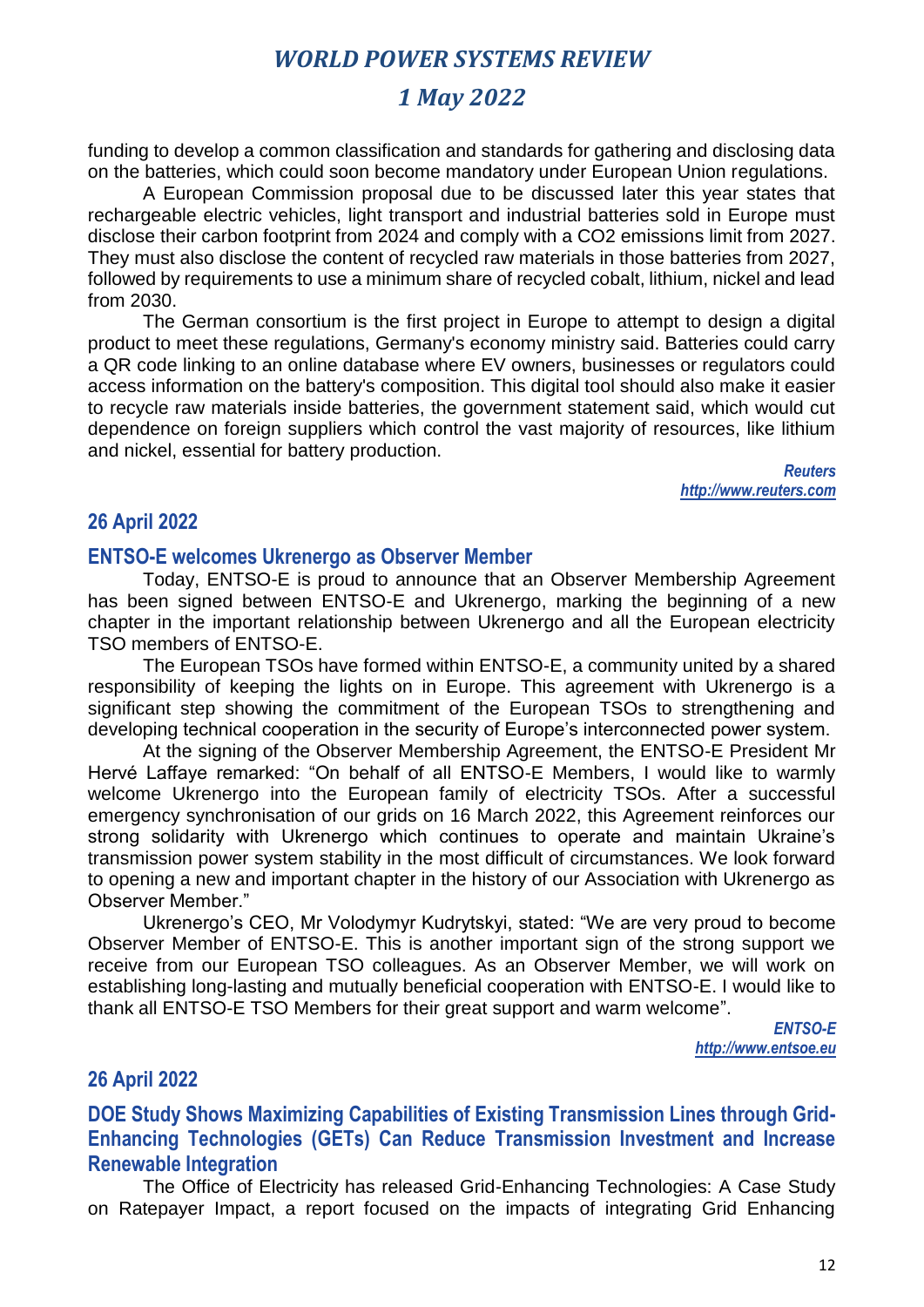# *1 May 2022*

Technologies (GETs) onto existing transmission lines. GETs can defer or reduce the need for significant investment in new infrastructure projects and increase the use of renewables by maximizing the capacity of the current infrastructure. GETs include a family of technologies including dynamic line rating (DLR), power-flow control devices, and analytical tools. The report establishes an assessment methodology and outlines key findings from a case study that evaluates a near-future scenario (2025) in the New York Independent System Operator (NYISO) service area to understand how GETs could impact the region.

Despite NYISO's abundant wind energy resources, the area continues to incur high costs associated with congested transmission lines. The state's goal of providing 70 percent of electricity from renewable energy by 2030 will require a significant investment in transmission. Installing new lines, upgrading existing lines, and building a new substation for increased transmission capacity could result in energy cost savings of \$13.6 million over one year. However, these infrastructure investments, while important, can often take years.

To achieve some of these savings faster, DLR could be leveraged to calculate constraints based on real-time data and power-flow controllers (PFC) could balance overloaded lines and under-used corridors within the transmission network. These technologies would enable system operators to reduce transmission congestion. Blanketing the NYISO system with DLR could provide more accurate situational awareness and efficiency, potentially resulting in \$1.7 million in avoided curtailed energy value over the year. In addition, combining DLR PFC and a new substation to increase transmission efficiencies could result in the savings of energy valued at \$9.1 million.

The findings from these efforts support the Building a Better Grid Initiative that will catalyze the nationwide development of new and upgraded high-capacity electric transmission lines, making the United States' power grid more resilient to the impacts of climate change, increasing access to affordable and reliable clean energy, and creating good-paying American jobs. This initiative is critical to reaching President Biden's goal of 100 percent clean electricity by 2035 and a zero emissions economy by 2050.

> *Energy.gov http://www.energy.gov*

## **27 April 2022**

#### **Spain's Transmission Grid Planning to fast track renewable integration**

The Spanish government has approved the 2021-2026 Electricity Transmission Grid Planning, which will guide the development of the electricity transmission networks. The aim of the planning is to bolster renewables within the country's power mix.

Actions included in the plan will size and prepare the transmission grid to integrate a higher share of renewable energy generation and make it available to consumers. With an investment of €7 million (\$7.5 million), the plan will provide the groundwork necessary to develop Spain's infrastructure. The aim is to allow Spain to enjoy high-quality electricity supply while decarbonising its energy model and fighting climate action. The planning includes making greater use of the existing transmission grid, avoiding environmentally sensitive areas and reducing actions with potentially negative effects on the territory.

The projects included in the planning will contribute to achieving significant efficiencies and savings for the system as a whole, currently estimated at more than  $61.6$ billion (\$1.7 billion) per year. Additionally, 13% of all renewable generation is expected to be connected by 2026, which will require new transmission substations.

This will be in line with the pace set by Spain's National Energy and Climate Plan (NECP). The plan comprises a total of 89 initiatives across the system, including integration of new renewables, development and reinforcement of national and the international interconnections with France, Morocco and Andorra, electrification of railways, enhanced